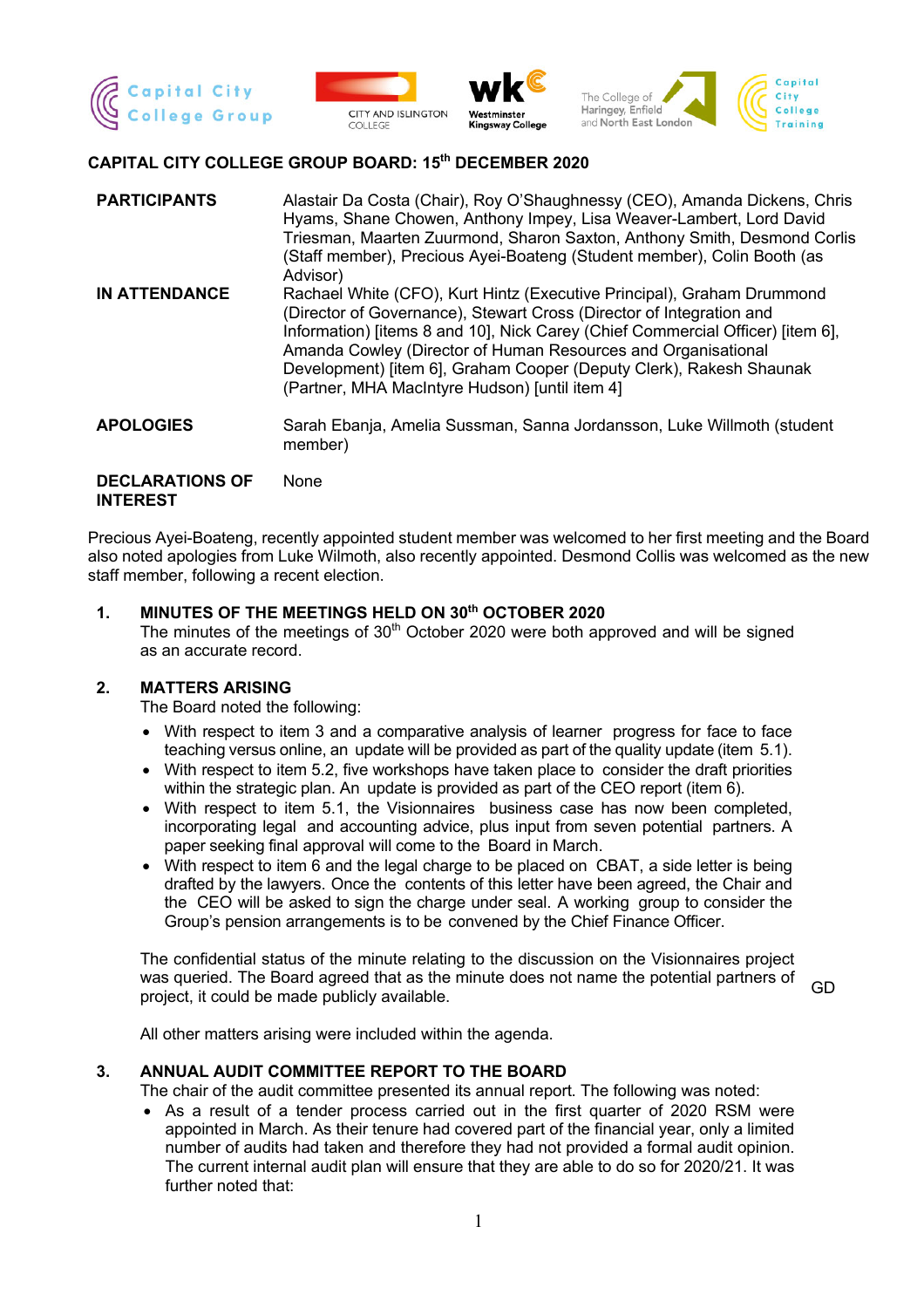- o Six internal audits had taken place, of which 3 had been given an overall assurance of reasonable and two had been given a partial assurance. The final review had been advisory only, with no opinion given.
- $\circ$  The two reviews that had been given partial assurance were Sales to Cash and Purchase to Payments. Additionally, whilst the advisory review of Learner Numbers had not been given an overall opinion, one significant concern was raised in relation to the adequacy of compliance to claim full funding for 16-18 students.
- The chair of the committee advised that at its November meeting, the committee had been provided with an update on resolution of actions for all audits and reviews. Concerns had been raised at the length of time taken to resolve many of the actions and it was further noted that the KPI relating to the timeliness of resolutions had not been met. An additional meeting of the committee will be taking place in 2021 with the purpose of undertaking a further review of progress.
- Notwithstanding the recommendations arising from auditors, the committee is assured that the Group's control environment is more stable and reliable. The Board was reassured that the audit committee will continue to provide the necessary oversight with respect to outstanding agreed actions from auditors.

The Board noted and accepted the report.

# **4. FINANCIAL STATEMENTS**

# **4.1 AUDIT FINDINGS REPORT**

The External Audit Partner presented the external audit findings report and the following was noted:

- The audit work is substantially complete and the auditors anticipate issuing an unqualified audit opinion that the financial statements (item 4.3) give a true and fair view of the Group's financial performance of the year and have been prepared in accordance with UK Generally Accepted Accounting Practice.
- The auditors have now concluded their review of post balance sheet events and review of going concern. As with all colleges this year, with regard to the review of going concern, there had been a focus on the current and future impact of Covid-19. It is the auditors' opinion that the Group is well placed, from a financial viewpoint, to continue in operation for the foreseeable future.
- The External Audit partner talked the Board through the Audit findings. The Board noted the management responses and planned actions, and also the audit misstatements and agreed adjustments to the financial statements arising therefrom.

Noting that this was MHA MacIntyre Hudson's first year as external auditors to the Group, the Board asked the external audit partner whether there were any significant surprises or matters of concern arising from the audit. He advised that there were not, other than he reinforced the concern already raised regarding the number of internal audit recommendations.

The chair of the audit committee advised that the committee considered that there had been a significant increase in the level of diligence demonstrated by both the new internal audit and external audit services, as compared to previous years. The Chief Executive also commended the progress that had been made by the CFO and her team in the improved identification and control of spending by the Group from the situation twelve months ago.

# **4.2 AUDIT REPRESENTATION LETTER**

The audit representation letter was received. The External Audit Partner advised that this followed a standard format, with two specific additional representations: confirmation that no covenants have been breached in relation to the Salix loan, and confirmation that the amount of holiday pay accrual in the financial statements is materially accurate. The recommendation from the audit committee that the representation letter should be signed was accepted and **APPROVED.**

# **4.3 FINANCIAL STATEMENTS 2019/20**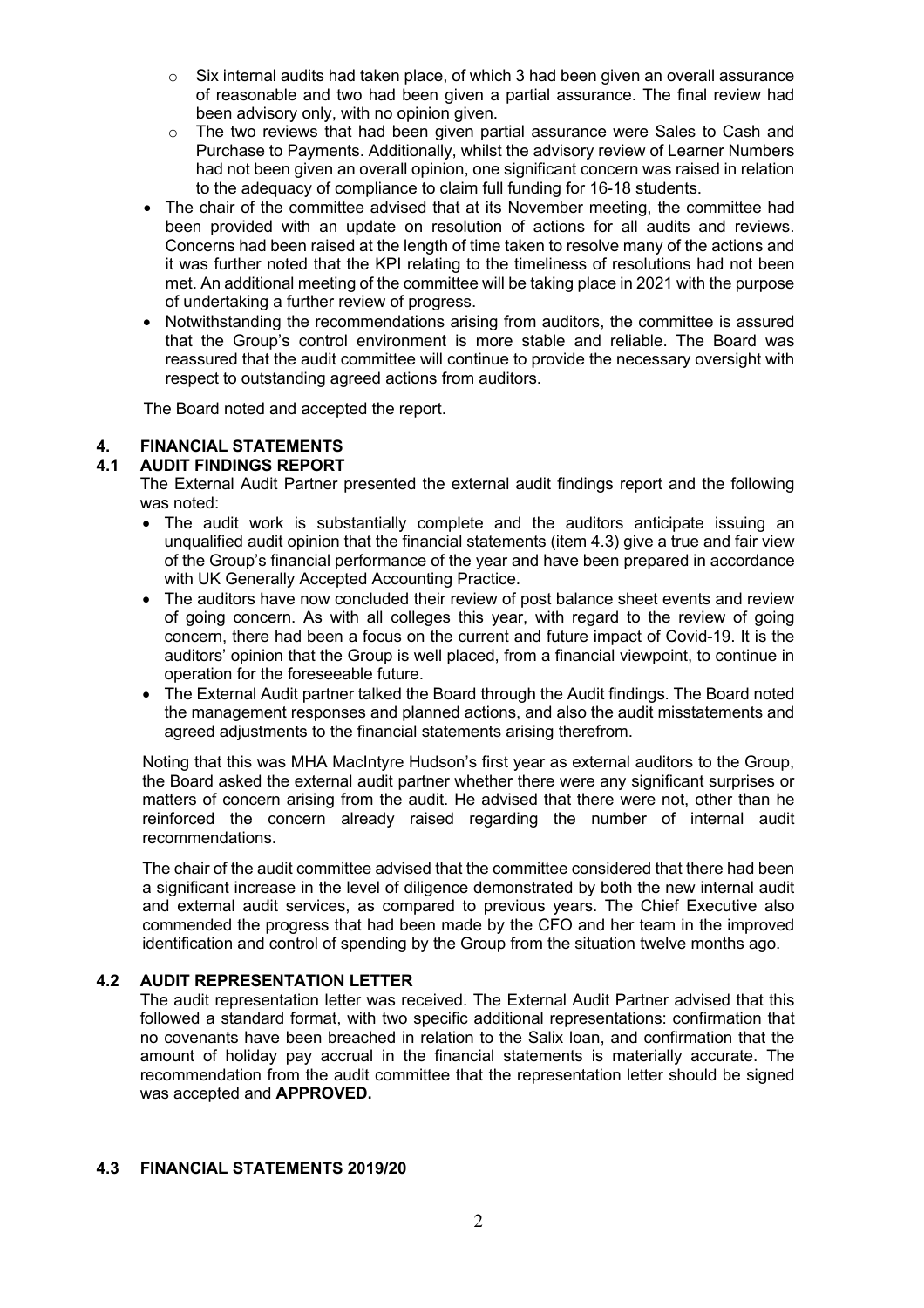The financial statements for 2019/20 were received. The Chief Financial Officer highlighted the following:

- Total turnover for 2020/21 was £111.1m, slightly down from £113.6m in 2019/20
- The deficit for the year was £10.3m. The operational deficit, excluding exceptional or oneoff items, was £4.3m (which compared favourably to the previously reported forecast of £4.6m), but exceptional items included a substantial FRS102 pension charge of £6m.
- The operational deficit excluding the pension adjustment was less than half that reported in the previous year, which demonstrated significant progress in the Group's journey towards achieving a breakeven position
- The balance sheet showed a strong position, with net assets of £250m. Having reviewed the ESFA's financial health criteria, it is expected that the Group will move to a financial health rating of Good (from Requires Improvement), although confirmation of this is not expected until March in line with the usual timescale for verification.
- The strategic report this year is overlaid by the Group's response to Covid and the steps taken to mitigate the additional risks, including the significant move to blended learning.

The Board accepted the recommendation of the audit committee and **APPROVED** the Strategic Report and Financial Statements for signature by the Chair and the Chief Executive.

# **5. QUALITY OVERSIGHT**

# **5.1 QUALITY UPDATE**

A quality update was received and considered. It was noted that:

- Compared to the March to July lockdown, when colleges were forced to close, the impact of Covid-19 on face to face delivery during the current term has been less severe. The Group is working hard to overcome the ongoing challenges and is currently delivering c. 66% of lessons face to face, with 34% via online means.
- A key area of concern, however, is attendance, particularly in relation to English and maths for 16-18 learners, which at 71.5% is 2.5% down on the previous year.
- With regard to learner progress, it is still relatively unclear whether learners are making the progress expected of them in online lessons. A number of key assessment points in December and January will help to inform an evaluation of this.
- The College Education Boards have now met for the last time. Ideas for the Group's future approach to employer and local engagement are being developed and further details will be provided to the Board early in 2021.

KH

KH

- With respect to student surveys, a number of straw polls have been conducted. The Group has responded to the issues identified, particularly with respect to the issuing of laptops so that students can undertake their studies. The results of a more substantial survey of learner satisfaction will be reported to the next Board meeting.
- With respect to the Rapid Improvement Plans, the impact of the Covid-19 pandemic has impacted on the ability to make greater progress.

# **5.2 GROUP SELF-ASSESSMENT REPORT 2019/20**

The self-assessment report was received and considered. It was noted that:

- The College Education Boards reviewed their respective college self-assessment reports at their recent meetings. The assessments have also been through a robust process of external validation.
- An overall effectiveness judgement of 'Requires Improvement' has been included within the report. This is in line with the outcome of the Ofsted inspection in January. Whilst the main areas for improvement at that time had already been identified by the Group and were part of its improvement plans, the national lockdown due to Covid-19 that had commenced very shortly afterwards had diverted attention to mitigating the impact of this on students.
- Quality of education was also assessed as Requires Improvement. Other key judgements and type of provision judgements had been assessed either as Good or Requires Improvement.
- The Board acknowledged the work of management in identification of the areas for improvement and for the honest reflection of these in the Self-Assessment Report. The Board also noted and discussed various aspects relating to securing improvements, which will be monitored by the Quality Oversight Group.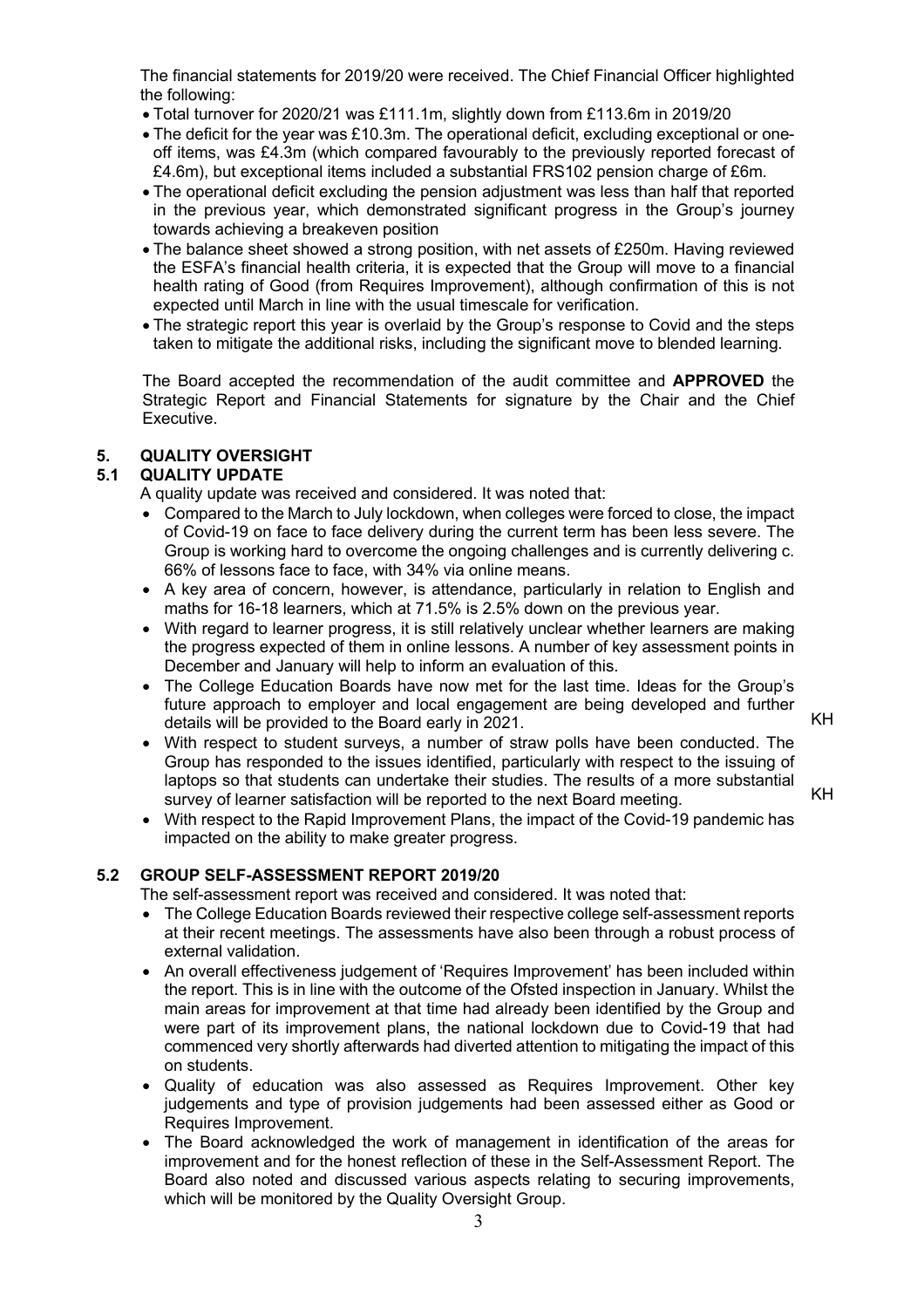• The Board discussed expectations regarding the extent of improvement that it is realistic to expect over the next 1-2 years, noting that it is too early to provide the achievement data needed to support an overall grade 2 judgement.

The Board **APPROVED** the Self-Assessment Report.

# **5.3 HIGHER EDUCATION QUALITY ASSURANCE**

The Board received the draft Higher Education Self-Assessment Report and noted the difference in methodology to the process for self-assessment of FE provision. The Board discussed specifically mitigation of the impact of Brexit on Tier 4 licences and the Executive Principal agreed to circulate to the Board a more detailed report on the implications.

KH

The Board **APPROVED** the Higher Education Self-Assessment Report

# **5.4 FEEDBACK FROM THE QUALITY OVERSIGHT GROUP**

The chair of the Quality Oversight Group provided an overview of the matters discussed at the recent meeting of the committee, as explained in the minutes, a copy of which had been circulated. In noting progress with respect to four delivery areas which are subject to rapid improvement plans, the need for a culture of accountability for improvement in teaching and learning, which was considered to be lacking in some areas, was particularly highlighted.

# **6. CEO AND GLT UPDATE**

# **6.1 CEO UPDATE**

A report was received and noted. The CEO highlighted the progress that had been achieved in unifying the Group and the capacity that the Group now has to improve across key areas of its mission and values. The Board noted:

- The appointment process for the Executive Principal and the Deputy Executive Principal, and also for the remaining key members of the Group finance team, is nearing completion, in line with the timetable provided.
- A meeting, which had been joined by Anthony Impey and Amanda Dickens, has taken place with an organisation called 'Founders Ed', regarding the Group's possible involvement in a new project. The Board discussed the need for a broader understanding of potential opportunities to develop a small portfolio of investments, and noted that rigorous due diligence will be required, prior to any decision being made. The CEO will set up a call with various members of the Board to develop the thinking further and an update will be provided to the January Board.

RO

- With respect to accommodation, the development of architectural plans for Regents Park remains at the pre-planning stage and an options analysis will be presented to the Board early in 2021. With respect to the Marlborough building, there have been expressions of interest from potential purchasers, although options for the site are still being considered and proposals will be submitted to the Board in due course. In relation to the Soho site, Westminster Council has indicated its unwillingness to provide the capital as part of the intended partnership arrangement, and the future of the site will therefore be reconsidered alongside the proposals relating to Regents Park and the Marlborough building, as part of the Group's Estates Strategy.
- Having become aware of Islington Council's intention to close schools this week in response to the Covid-19 infection rates, the Group had consulted with the ESFA. Islington Council has since rescinded its decision and as a consequence of maintaining close contact, the Group had been well positioned to issue early guidance to students, which it was considered reflected well on the Group's credibility and reputation.
- The Group was in the final stages of determining the future model for facilities and security services following the end of the current contract with Kier in July 2021. A proposal will be brought to the Board following scrutiny by the Finance Oversight Committee. It is not considered that there will be any detrimental impact on the Group's budget or cashflow.

# **6.2 STRATEGIC PLAN UPDATE**

A report was received. The Board noted progress and consultations that have taken place to date, and that further workshops with students and the Group Management Forum will be held to refine the plan before this is presented back to the GLT for finalisation, including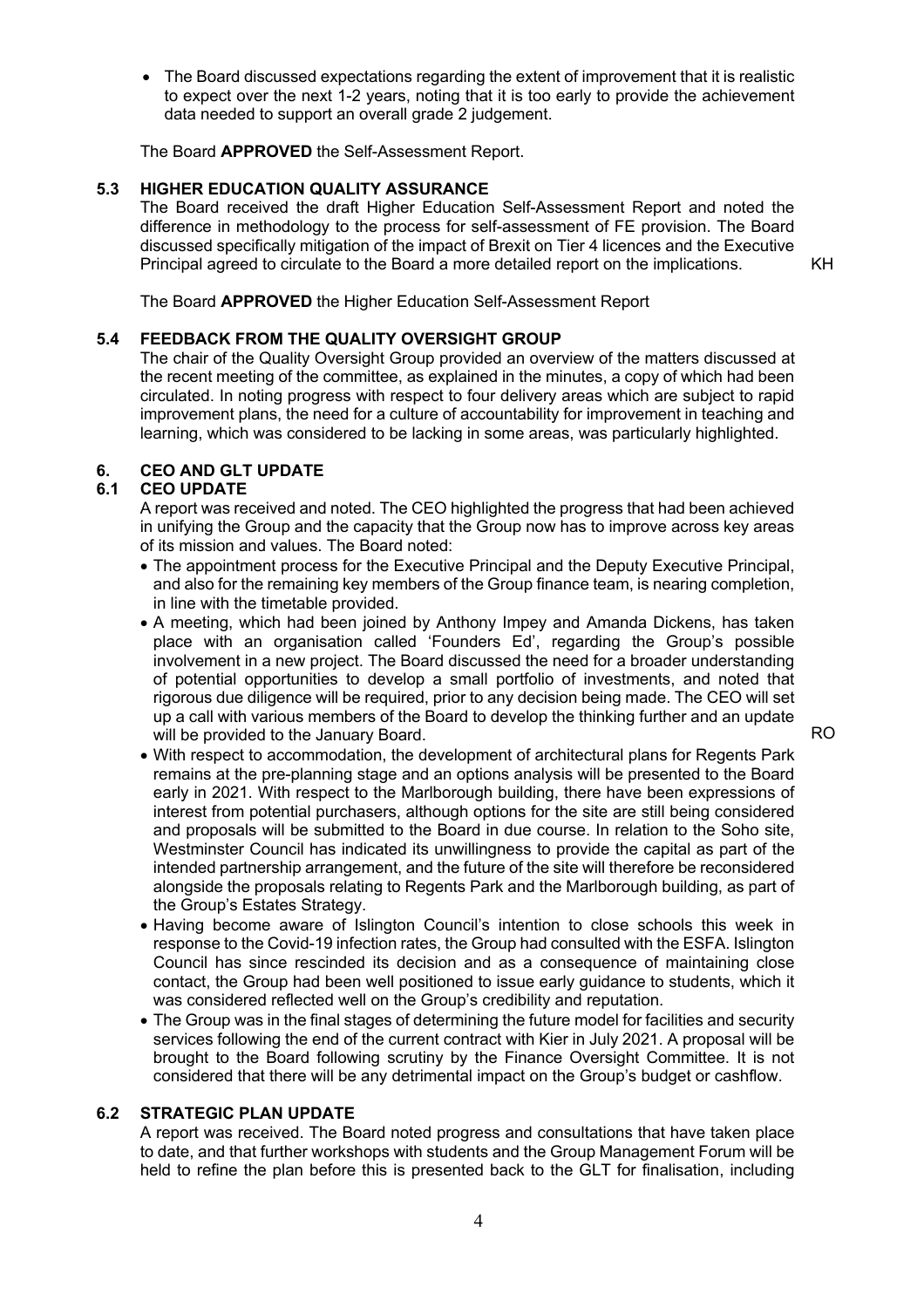KPIs and measurements of success. A recommendation to approve the new Strategic Plan RO will then be made to the February Board meeting.

# **6.3 HR UPDATE**

A report was received and considered. The Board noted, in particular, the approach taken in relation to negotiation on a number of issues with trade unions, which in due course will also involve negotiations on the pay award for the current year. The CEO and GLT are in the process of developing a pay strategy, having obtained relevant input from the Association of Colleges (AoC).

# **6.4 RESPONSE TO FE COMMISSIONER RECOMMENDATIONS**

A report on the Group's response to the FE Commissioner's recommendations was received and noted.

# **6.5 GOVERNANCE UPDATE**

A report was received and considered. The Board noted:

- As reported to the last meeting, the Search and Governance Committee is taking forward the search for two new independent members from a BAME background. The FE Commissioner has also made a recommendation that the Board appoints a member with FE leadership experience. The services of a search agency have been made available by the DfE to assist with this. The Search and Governance Committee remains of the view that ensuring that the Board is ethnically representative of its student body continues to be important. The committee will therefore explore the use of other search agencies and approaches in order to ensure that this is achieved.
- Further to the decision to discontinue the college education boards, their final meetings had taken place, and as already discussed under the quality update, the approach to stakeholder engagement with local councils, sectors and communities will now be led at executive level.
- On the recommendation of the FE Commissioner, a review of the Group's governance arrangements is to be commissioned and will be taken forward by the Search and Governance Committee. As funding for a pilot scheme ends in March 2021, the review is likely to be undertaken during February and March and Board members should expect to be contacted.

# **6.6 GOOD NEWS**

A summary of 'good news' stories since the last Board meeting was received and noted.

# **7. FINANCE UPDATE: MANAGEMENT ACCOUNTS**

The Board received and considered the Finance update. The following was noted:

- For month 3, the Group Education only EBITDA year to date was a loss of £720k compared to a forecast loss of  $£2.3m$ , although the variance was mostly due to timing differences.
- Key financial risks identified for 2020/21 are c.  $£2.7m$ , including a shortfall in AEB funding (relating to which representations are to be made to the GLA), an excess of costs and the impact of delays relating to the restructuring programme in Term 1, and additional costs specifically related to Covid-19. There is a further risk as London has now entered Tier 3 Covid-19 restrictions, with the potential for more stringent and prolonged restrictions.
- 16-18 contract funding will also be affected by the shortfall in headcount, but as a result of the lagged funding methodology, this impact will be in 2021/22.
- A financial reforecast for 2020/21 will be prepared in January and will be reviewed by the Financial Oversight Group prior to presentation to the next Board meeting.
- Financial planning will focus on delivery of the budget outcome for 2020/21 and achieving a breakeven financial position for 2021/22.

#### **8. FUNDING AND LEARNER NUMBERS**

A report was received and the Board noted:

• ESFA 16-18 funding for 2020/21 is now guaranteed, based on 2019/20 learner numbers in accordance with the lagged learner number (LLN) model. However, based on the